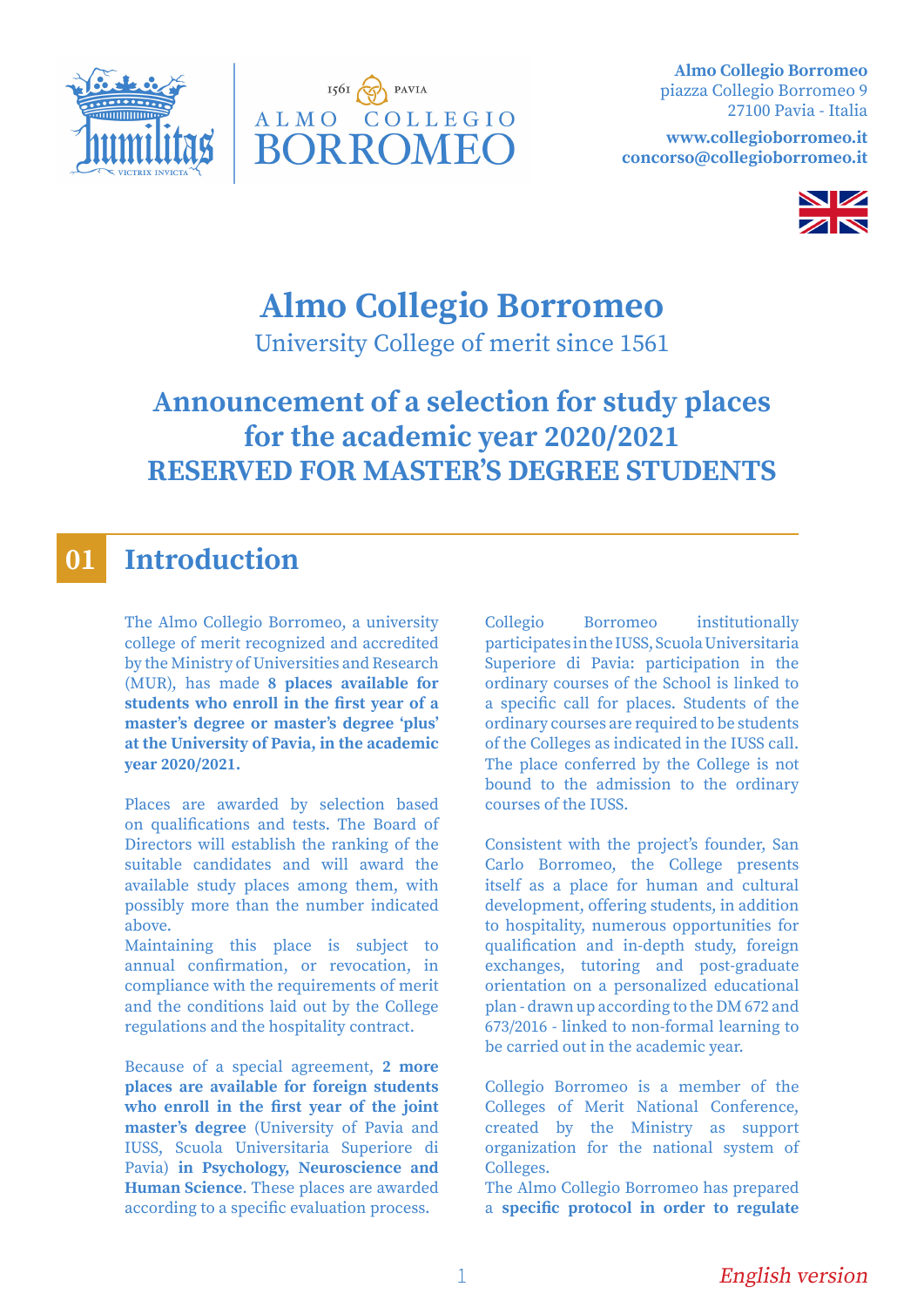**all the measures to prevent and control the spread of Covid-19**, according to the national and regional law; the protocol foresees security measures for the staff members and the Students. The Almo Collegio Borromeo relies on the collaboration of the University of Pavia, the IRCCS Policlinico San Matteo di Pavia, the ATS of Pavia and the internal health system to develop the protocol of evaluation and

prevention for students, guest and staff members.

From 2019 the Almo Collegio Borromeo is the first Collegio in Italy to be plastic free. Students have free access to water dispensers and through their badge they may print any didactic material on recycled paper. The Collegio has also started a carbon-neutral campaign for next decade.

#### **Admission requirements 02**

Candidates are eligible for the selection, regardless of their citizenship, who:

- hold a qualification that gives access to the University Degree Courses, with a mark of at least 80/100 (or equivalent);
- are less than 26 years old in the year 2020;
- have no criminal convictions or criminal proceedings in progress;
- at the submission of the admission application, or by the end of October 2020, have taken all the exams included in the three-year study plan, with an

average grade for each year of not less than 27/30 (and each exam with a grade not lower than 24/30) and have completed the three-year degree (or undertake to achieve it by 31 December 2020).

Those candidates who are enrolled in Master's Degree Courses relating to the same class of study for which they are applying are not eligible for the academic year 2020-21.

All admissions are conditional.

#### **Annual contribution and economic benefits 03**

The annual fee is  $\epsilon$  10,500 for the entire opening period of the Collegio.

For each winning student, who does not hold scholarships from other public or private bodies (with the exception of IUSS and EDiSU grants), the College grants financial benefits designed to reduce the annual ordinary contribution based on the ISEE indicator relative to the student's family unit (in the case of separated / divorced parents or candidates with residence outside the family housing unit, the family to consider is that of the family of origin). **For ISEE indicators lower than € 16,000 the place is granted free of charge**. **For ISEE indicators greater than or equal to € 16,000, the discount is calculated relative to the ISEE indicator** (the table of contributions and subsidies is attached to the notice and available on the website **www.collegioborromeo.it**).

**For ISEE indicators over € 180,000 and for those who do not submit an ISEE** 

### **declaration, there are no discounts.**

The annual contribution is divided into 3 installments.

The winners of the places assigned to study awards are required to submit an application to the EDiSU (Ente per il Diritto allo Studio Universitario) of Pavia for the related scholarships.

In order to contribute to the partial coverage of the expenses incurred by the College, the student is obliged to pay a percentage, defined by the Board of Directors, of any scholarships awarded by university bodies or other contributions obtained during the academic year.

Under the Agreement stipulated with the IUSS Scuola Universitaria Superiore in Pavia and in relation to the call for admission to ordinary courses, a total of **4 free places**  (1 for each class) will be awarded to the winners of the IUSS ordinary courses who have also won places in the Colleges of Merit of Pavia, including Collegio Borromeo. The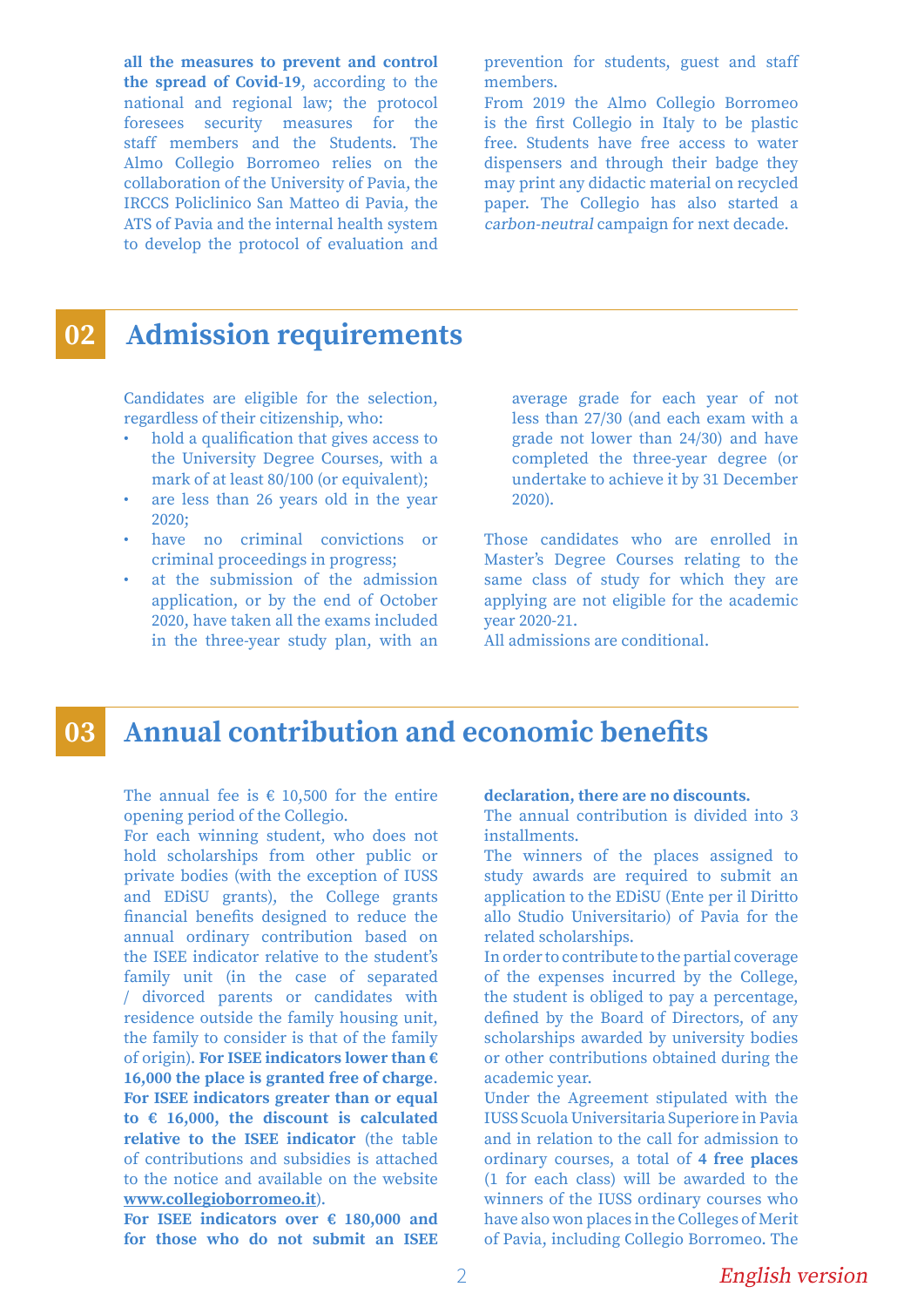place winners must pay the IUSS study award to the College.

**The Board of Directors may grant additional benefits up to offering a place free of charge at the request of the student due to special economic circumstances of the family, also related to the consequences of Covid-19.**

Unlawful resolution of compliance with

the merit and discipline regulations of the College, the code of ethics, compliance with the hospitality contract and the personalized educational plan may be revoked by the Board of Directors for breaches of the regulations in force. The hospitality contract will keep into consideration a possible economic benefit, due to potential closures for emergency.

#### **Study Awards 04**

The College, through legacies, agreements with Institutions, Associations, different philanthropic activities, can assign study contributions for its own students who have distinguished themselves in particular areas of research and study.

For the winners of places enrolled in the first year of a Master's degrees, the following pre-tax study prizes can be assigned, which, unless otherwise specified, are valid only for the academic year 2020-21 and **are assigned according to effective compliance with the merit and discipline regulations, the code of ethics, the hospitality contract and the personalized educational plan:**

**• 2 study awards of €1.000,00 each, kindly offered by the Association of the Students of the Collegio Borromeo, are reserved to the students of the Master Degrees in Human Sciences and Social Sciences, and in the field of Science and Technology** (the award cannot be aggregated with other scholarships).

Every year students may access **several scholarships** related to academic studies and personal research, international mobility, traineeship, foreign language certifications, thesis, participation to Master degrees and summer/winter school.

#### **Services offered 05**

The annual contribution includes the following services (from September 2020 to August 2021 excluding closure for Christmas, Easter and summer holidays):

**• residential**: single rooms with bathroom or shared bathroom (some rooms have air conditioning); utilities and ordinary and extraordinary maintenance included; cleaning and weekly hygienization and periodic sanification of individual and common spaces; laundry for personal items (for a fee, coin-operated washer-dryer); full board (7/7) in the open period excluding national and local holidays (refectory service for breakfast, lunch and dinner or alternatively at the request of the student, for some specific degree

courses, it is possible to reimburse the costs incurred for the university canteen); concierge and guardian 24h (7/7); chapel; study rooms, conference room, meeting rooms; library (with possibility of book loan), historical archive (subject to specific regulations), newspaper library; computer rooms with printers and photocopiers (with a paid print card); gym, soccer field, basketball, tennis, soccer field); music room (with pianos); recreation rooms, TV rooms; gardens and park; bicycle parking.

**• Educational (in presence and online)**: cultural in-depth activities, through interdisciplinary courses and courses recognized by the University of Pavia;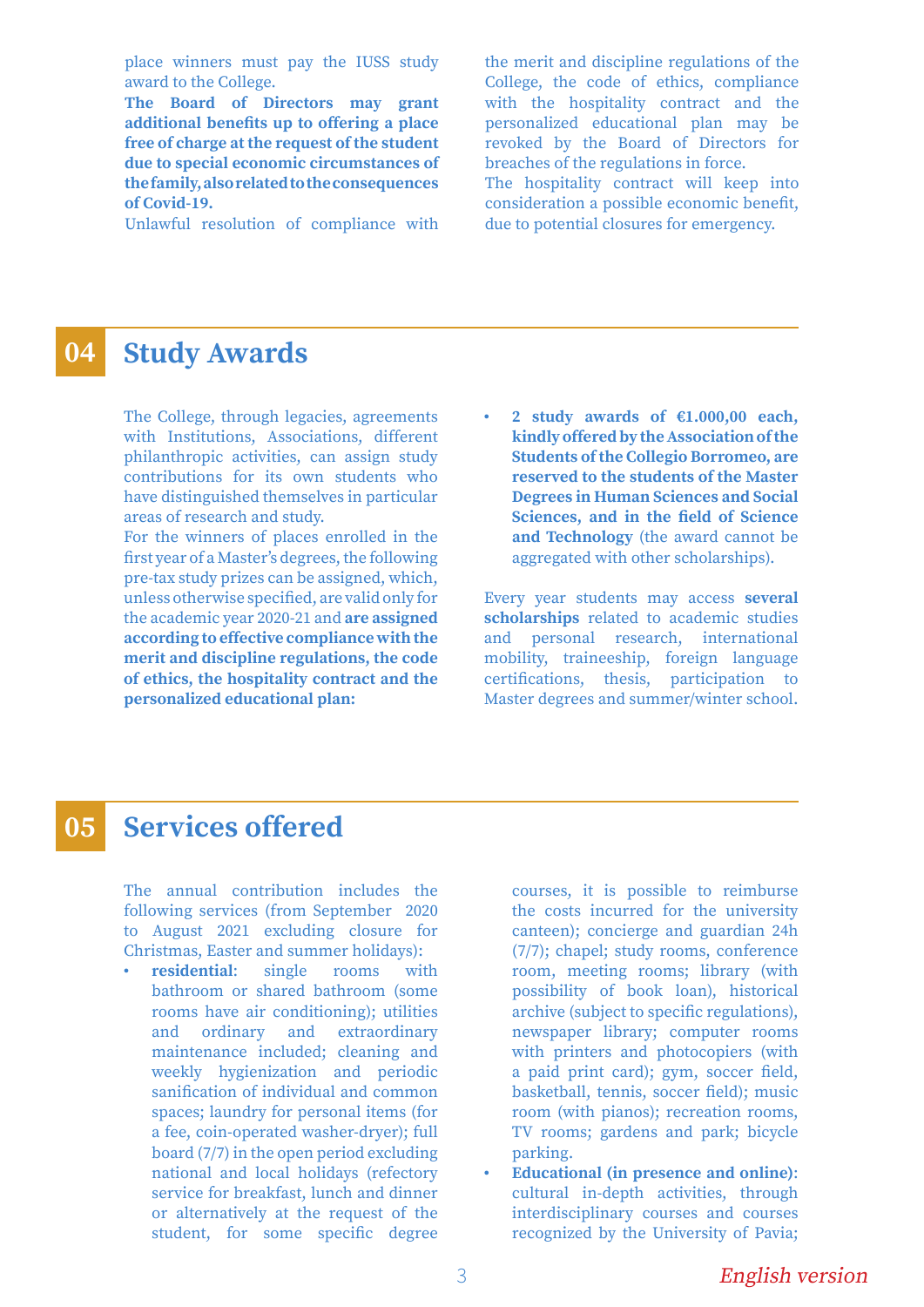thematic workshops of national and international character; integrative interdisciplinary courses aimed at acquiring transversal skills; music programmes; individual orientation interviews with the management staff and with industry professionals; tutoring activities on the university course and university exams with internal students (junior tutors), professors, graduate students (senior tutors); language courses aimed at obtaining certifications; orientation to Erasmus exchange

programs and internationalization programs (summer/winter school and conferences); orientation and introduction to the world of work through individual interviews and group activities (internship and internship opportunities, company visits, meetings with professionals); opportunities for discussion and sharing with other students, the management staff, former students, also through community activities such as sports teams for intercollegiate tournaments, musical activities.

#### **Procedure and development of the selection 06**

The selection consists of an **evaluation of the qualifications presented** (evaluated in 60 points) and in **an oral test** (evaluated in 20 points). The Commission for the evaluation of qualifications is appointed by the Board of Administration of Collegio Borromeo and is composed of university professors and the Rector of the College.

According to the governamental measures in order to limit the epidemic Covid-19, it will be possible to face the selection test online. By Saturday 1st August 2020 the

modality of the test, together with technical instructions, will be published on the Official Register and on the official website of the Collegio **www.collegioborromeo.it**; in case of the online test, the candidate will be asked to use a proper equipment in order to set an audio and video connection with the Commission (laptop with microphone and webcam, tablet, smartphone, etc.). Candidates must attend all the tests with **a valid identity document.**

#### **Evaluation of qualifications 07**

Qualifications evaluated and the relative scores are the following:

- reference letter: max 13 points
- motivational letter to assess the personality of the candidate: max 20 points
- curriculum vitae: max 13 points
- degree thesis or thesis project if not yet achieved: max 6 points
- number and mathematical average of the exams passed during the three-year university course and degree mark (if already achieved): max 8 points

#### **Oral test 08**

**Candidates who have obtained a mark of at least 45/60 in the assessment of qualifications are admitted to the oral test.** The oral test consist of an interview with the Commission to ascertain the education

and level of maturity of the candidate, the skills possessed, also through the possible presentation of his / her thesis.and to assess the aptitude to community life, the personality, the reasons for the study and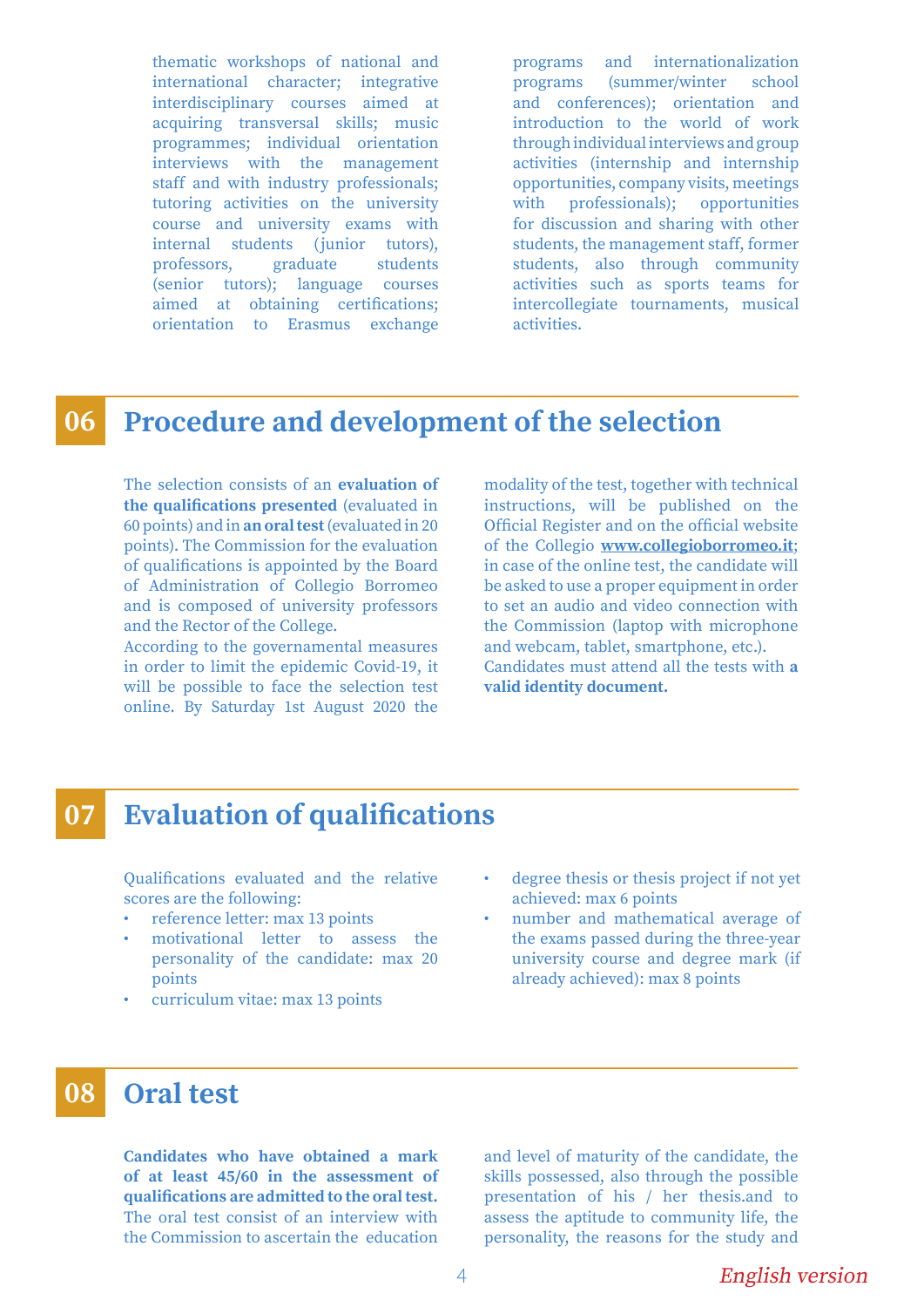the propensity to participate in the College's educational activities.

The Commission for Oral Examinations is appointed by the Board of Directors of Collegio Borromeo and is composed of university professors and the Rector of the College.

The test will take place at Collegio Borromeo starting from **Thursday 3 September 2020** according to a calendar that will be published in the Collegio's Official Journal (**www.collegioborromeo.it**) by Monday 31 August 2020.

#### **Ranking list for admission to the College 09**

The Board of Directors will add the score obtained in the oral test to the score obtained by the candidate in the evaluation of qualifications and will formulate the ranking that will be published on the Official Register and on the website of Collegio Borromeo by **Thursday 10**  **September 2020**. Only the winners will be notified of the outcome of the competition by telephone or e-mail.

**Only candidates who obtain an overall rating of more than 60/80 will be eligible to obtain a place in the College.**

#### **Application for admission and deadlines 10**

**The application form is available on the College website www.collegioborromeo.it from Wednesday 1 July 2020 until 12 noon on Friday 28 August 2020.**

The selection Secretary is available for assistance: tel. 0382.395507; e.mail concorso@collegioborromeo.it.

Candidates must provide online their personal data, their family details (in the case of separated / divorced parents or candidates with residence outside the family home, the family unit is that of the family of origin), the degree held, any participation in the selection for student places in ordinary IUSS courses and the degree course. Those intending to take advantage of the financial benefits must report the ISEE indicator of the family unit updated to 12/31/2019.

With their online application candidates must upload (or send in paper form to the Competition Office (Segreteria del Concorso) of the Collegio Borromeo - Piazza Borromeo 9 - 27100 Pavia):

- a digital color photo (or a passport-sized photograph);
- copy of identity card;
- copy of tax code / health card;
- letter of presentation addressed to the

Rector of the College, drawn up by a person who has a good knowledge of the candidate, complete with the address of the contact person;

- motivational letter, in which the candidate explains their own study interests, motivations and potential for cultural and professional development (max 1,500 words);
- curriculum vitae (written in European format) with particular reference to international activities, foreign language certifications, sports activities, etc.;
- number of exams taken and mathematical average of the marks;
- certification issued by the university secretary or by the AFAM secretary acquiring the exams taken and the discussion of the thesis (or letter of commitment to discuss the thesis by December 31, 2020);
- digital copy of the thesis or, if not completed, thesis project;
- for those wishing to take advantage of an economic subsidy, an ISEE declaration of the family updated on 12/31/2019 for benefits for the right to university study.

Pursuant to DPR 445/2000 during the oral test, at the time of identification, **candidates will confirm the declarations made online by signing the application.**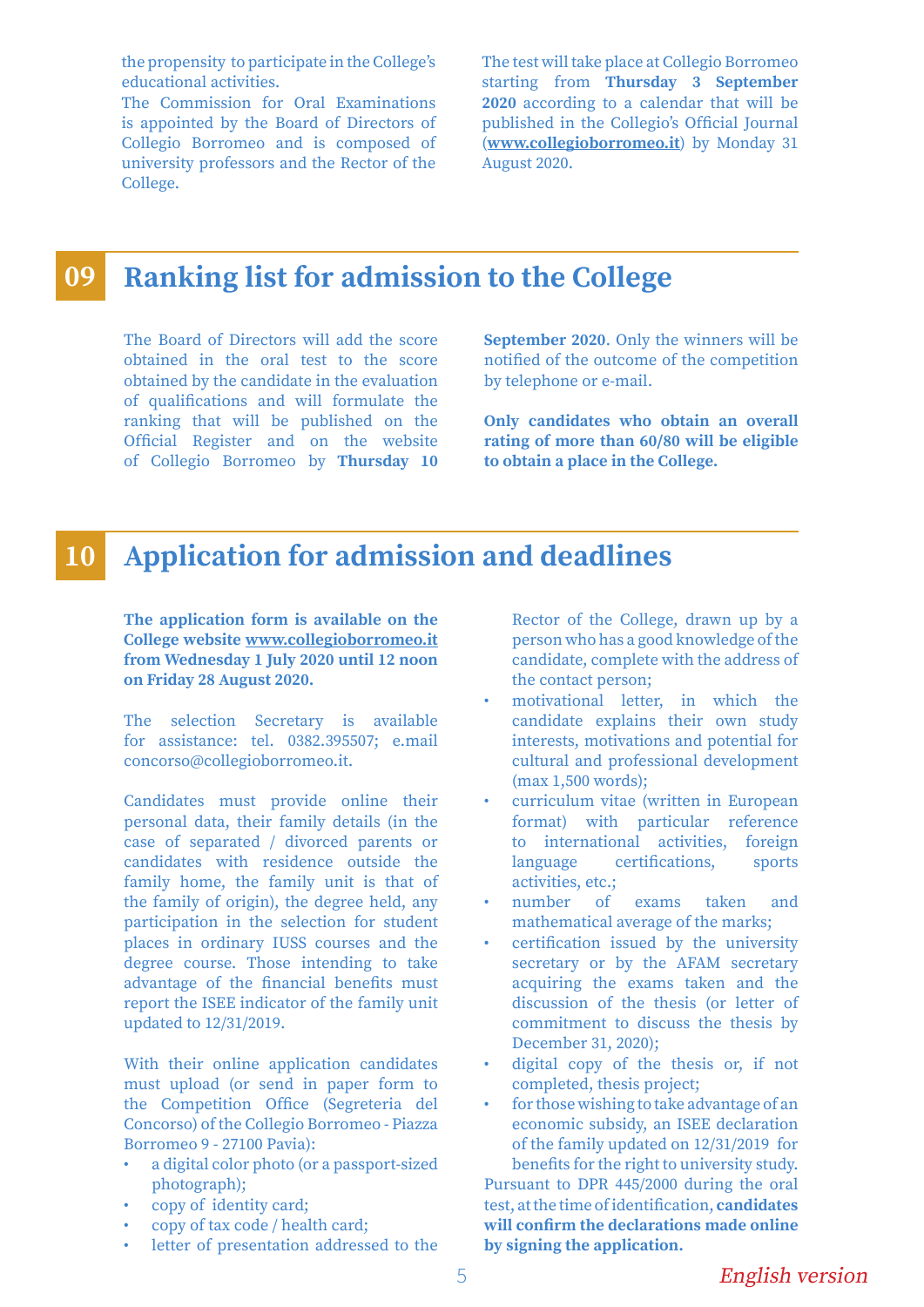### **11 Checks on the documentation presented**

Collegio Borromeo reserves the right (even after the nomination of the winners) to exercise a thorough check on the requirements indicated in the application and on the declarations produced, and will carry out, through any means at its disposal, the inquiries it deems appropriate, including asking the Fiscal authorities for information and assessments Taxation, the State Financial Administration, the Municipalities and the land registry offices. The lack of the requisites and the nontruthfulness of any declarations made will result in exclusion from the selection and loss of the place.

### **12 Acceptance of the place**

**By Friday 11 September 2020, hours 19.00 the winners of college places must communicate in writing via e-mail a declaration of acceptance or nonacceptance of their place.** 

The Administration may - on a discretionary basis - consider the failure to communicate within the prescribed terms as a refusal.

On acceptance, all formal and economic requirements of the place, including the payment of the confirmation deposit of  $\epsilon$  500.00 (non-refundable if the place is cancelled) must be fulfilled. Subsequently, the assignees of the place must sign the hospitality contract (which must be countersigned by the cohabiting parents) in which they accept the economic conditions, the rules and regulations in force of the College sharing the Christian inspiration

that characterizes them, the ethical code, the organizational model, the personalized educational plan linked to "non-formal" learning as indicated in the Legislative Decree 13/2013, to be carried out during the academic year of stay. By September 21, the date of entry into the College, the first installment must be paid (if due), less the amount of the deposit.

In case of cancellations, a subsequent call will be made in order of ranking: the winners will have to send the declaration of acceptance or non-acceptance within 24 hours of the communication being received from the Administration.

Place winners of IUSS ordinary courses for the two-year cycle must submit a copy of the certificate of enrollment at the School.

### **13 Admission to the IUSS**

Participation in the selection for admission to the first year of the second level twoyear course of ordinary courses of the IUSS Scuola Universitaria Superiore in Pavia is regulated by a specific announcement available at **www.iusspavia.it**

Candidates will access it following a public selection and based on a specific and independent ranking issued by the School. Places are assigned by virtue of a special agreement between Collegio Borromeo and **IIISS**